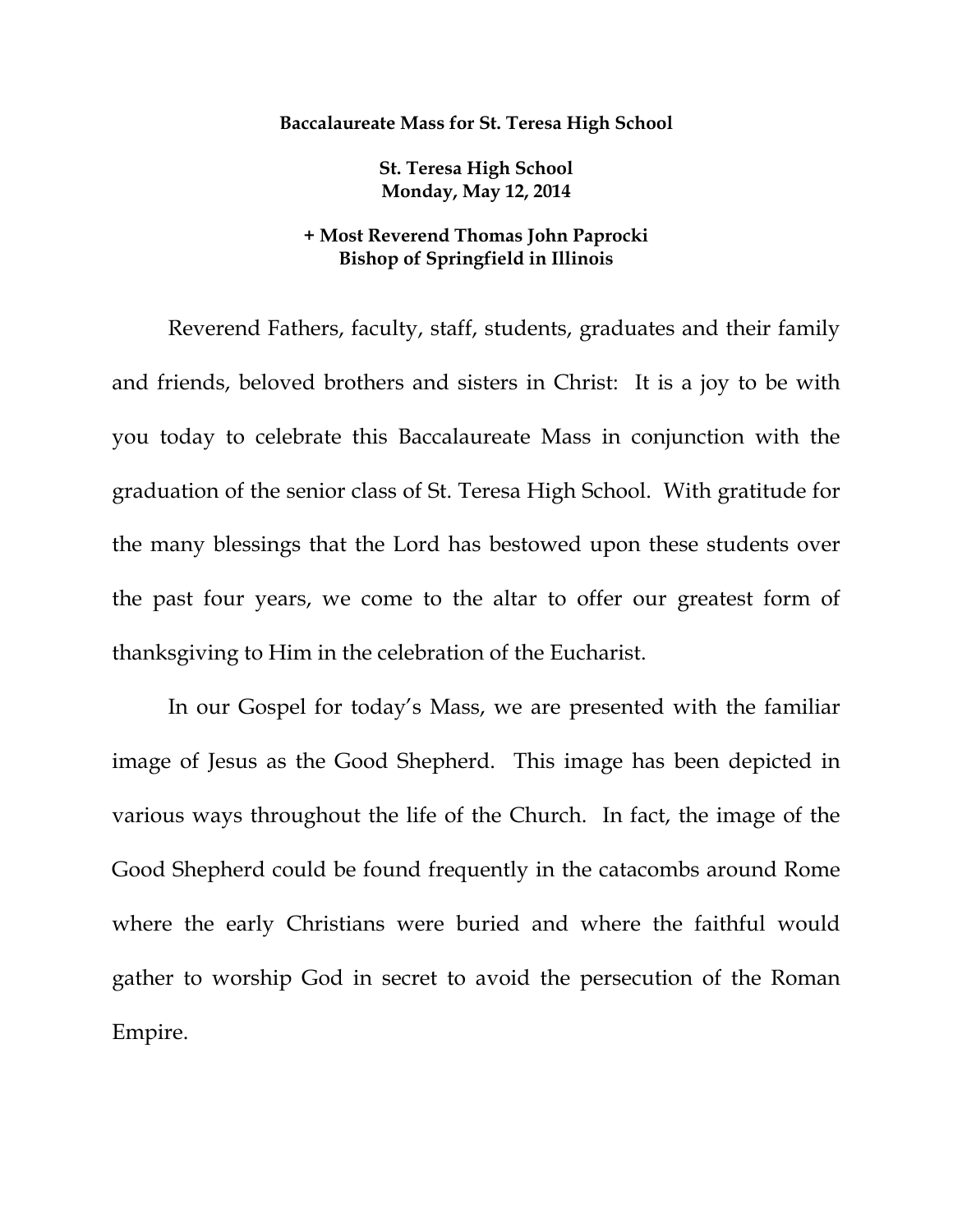Many of the images that we see of the Good Shepherd today are fairly serene and pleasant to look at, showing Jesus tenderly carrying a sheep over His shoulders or looking peacefully over the flock as they graze in a field. While these images are beautiful reminders of the loving care that Christ has for His flock, such depictions only capture a part of what Jesus is trying to communicate when He speaks of Himself as the Good Shepherd.

 In John's Gospel, we hear Jesus tell His disciples: "A good shepherd lays down his life for the sheep" (John 10:11). By saying this, He is highlighting the fact that the role of the shepherd is not an easy one. The shepherd must be ever vigilant in protecting the sheep from the dangers that they will face, being willing to sacrifice himself for the sheep. The role of the shepherd is therefore to be understood as involving many challenges and dangers, resulting in a life that is often more intense than some depictions might lead us to believe.

 There is a vivid image of the Good Shepherd which brings forth this reality. It is a painting done in the late 19<sup>th</sup> century by a British artist by the name of Alfred Soord. In his painting, Jesus is shown on the edge of a steep and rocky cliff, reaching out to a sheep that is falling into the ravine.

2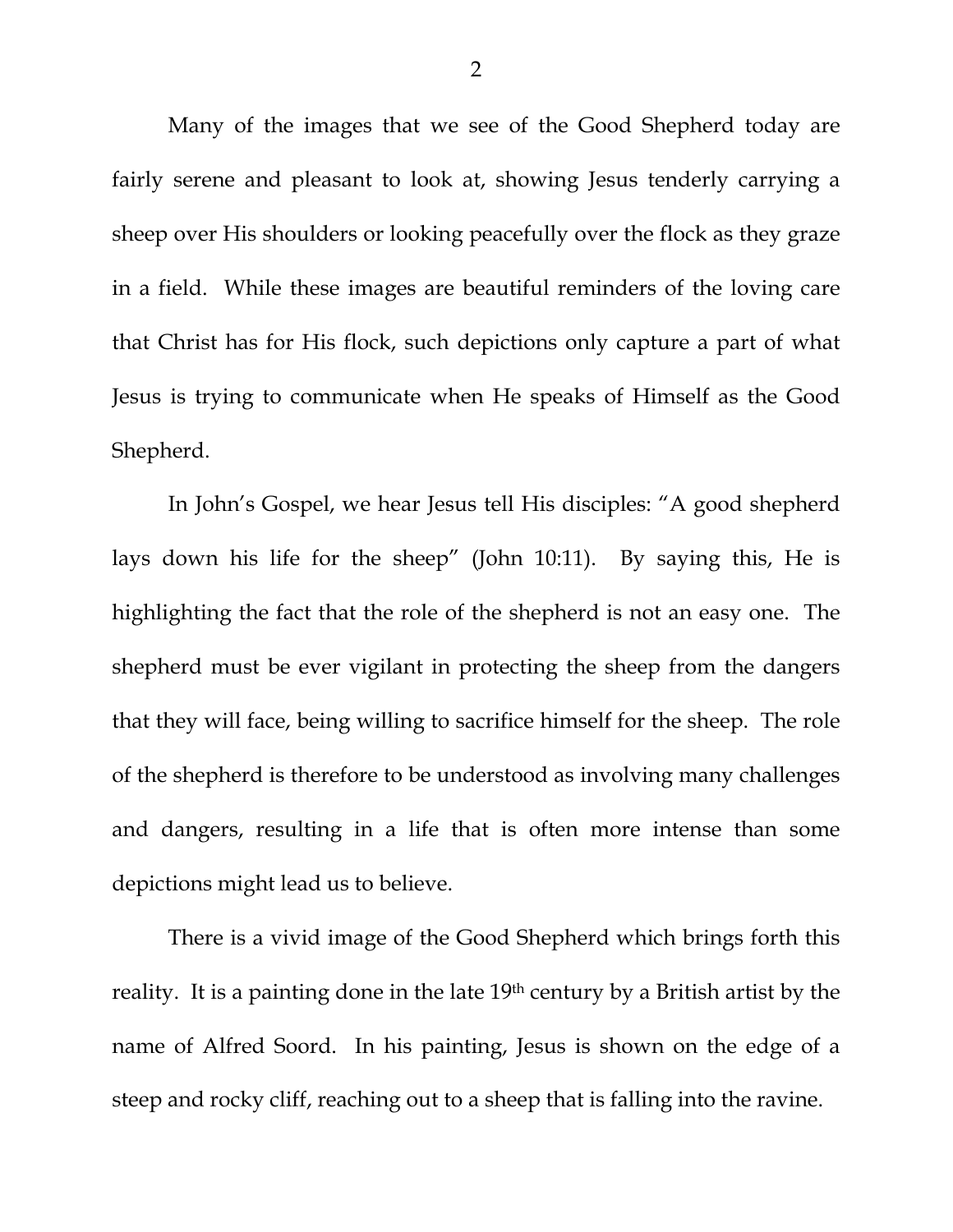

A close look at the painting shows some thorn branches sticking to His arm, signifying His struggle to climb through the thicket to get to the sheep. Lurking nearby is a bird of prey, ready to descend on the defenseless sheep who is about to plunge to its death.

This image shows a different side of the Good Shepherd, one which better depicts Jesus' description of Himself as laying down His life for His sheep. It shows how far He is willing to go to rescue us when we have wandered far from Him and His Church. His willingness to sacrifice Himself for us is seen most explicitly in His crucifixion and death where He offered Himself completely for us so that we might be saved from the enemy of sin and death.

 The image of the Good Shepherd who is willing to, and indeed already has laid down His life for us should be a source of great encouragement for us. It reminds us that Christ is always willing to reach out to us and rescue us from the difficulties that we face along our journey in life and there is no obstacle that we face that is too great for Him to overcome in order to rescue us.

3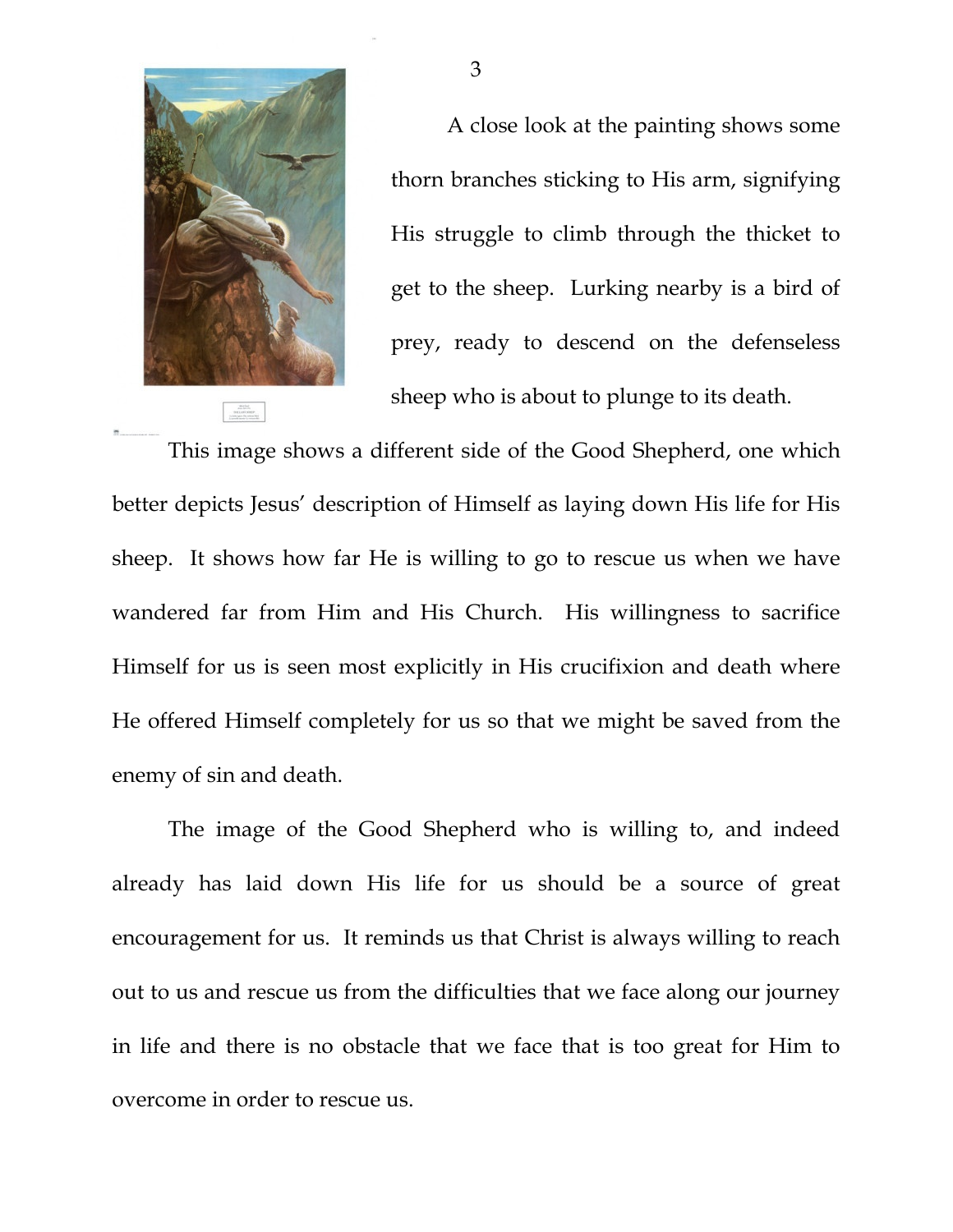Aware of His care for us and His desire to save us at all costs, we must be careful to not take His protection for granted. It is a very dangerous thing to stray from the watchful care of the shepherd, presuming that if we get too far off track that He will pull us out of trouble. While it is true that He is able to save us from even the most perilous circumstances, He will not save us against our will. By wandering away from Christ and His Church, we slowly become less accustomed to the voice of the Good Shepherd as He calls out to us. We often choose to listen to the other voices vying for our attention and follow them, voices which promise money, pleasure, power, success, and so many other things which seem so attractive to us. If our lives are focused exclusively on listening to these voices, we may have grown so distant from the voice of the Good Shepherd that we will not hear Him or even want to listen to Him when we find ourselves in the midst of danger.

 As you all prepare to depart from your years of Catholic education here at St. Teresa High School, you will enter a world where those voices, in many cases, will grow in intensity. There will be many temptations to follow those voices and drift from the voice of the Good Shepherd as He speaks to us through the regular practice of your faith.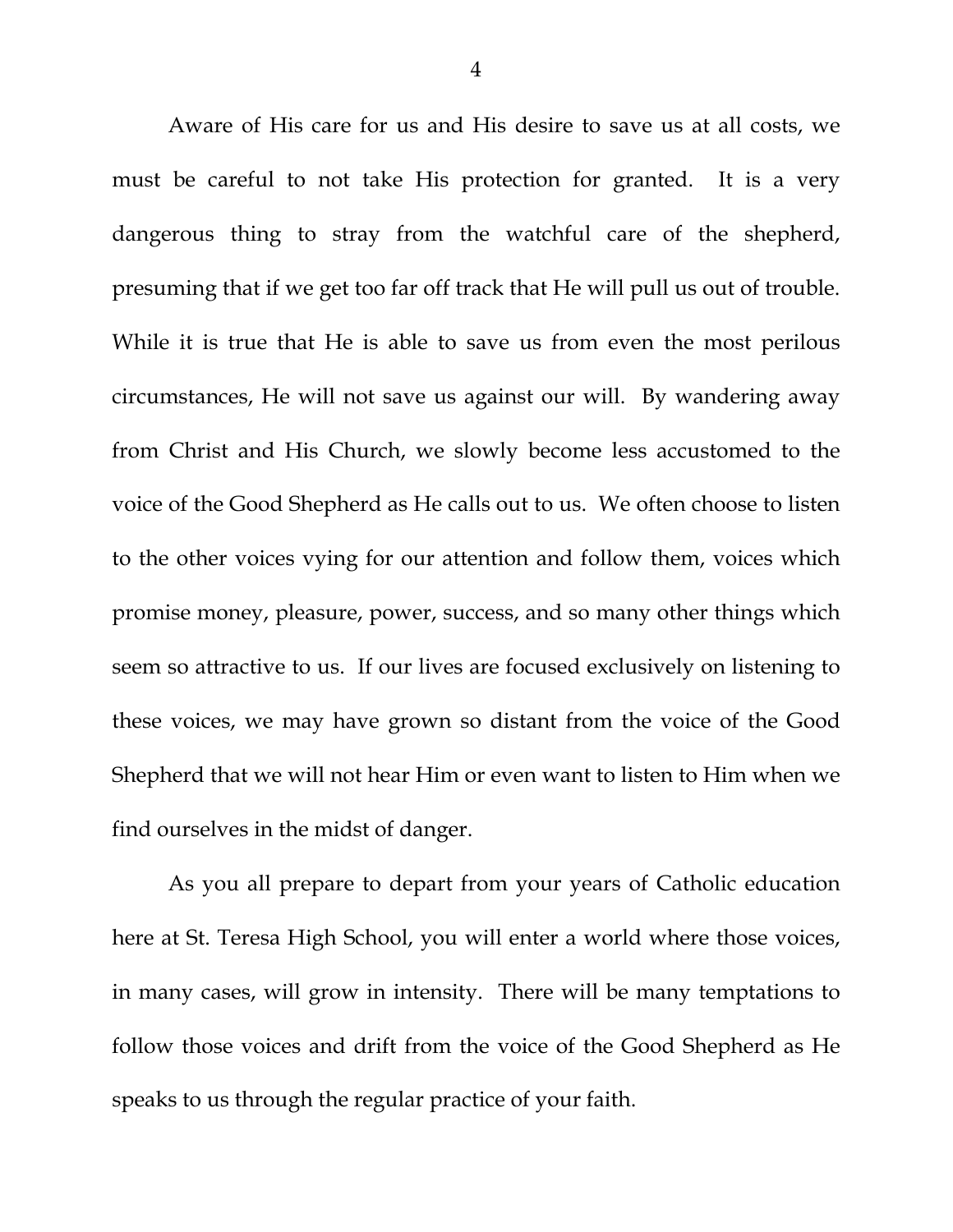You have received a great blessing in your Catholic education from which you have been given the tools necessary to distinguish among the many voices calling out for you to follow. This formation in your faith, if used properly, will assist you in navigating the many situations and decisions with which you will be faced in the years ahead. By living your life according to this foundation in our Catholic faith and continuing to build on that foundation, you will come to experience what Christ promises when He says: "I came so that they might have life and have it more abundantly" (John 10:10).

 This abundance of life that Christ promises is one that far exceeds anything this world may offer to you. Even though you may find pleasure in the passing things this world promises, they will ultimately pass away. The peace and joy that comes from following our Catholic faith will far exceed the things of this world and will remain for eternity in Heaven, the only goal which really matters for us as Christians.

 The question that I encourage each of you to consider today is this: Which voice are you listening to in your life as you come to this important point in your journey? Is it the voice of the world which says: "I'm finally finished with Catholic school, now I can live my own way, I can do what I

5